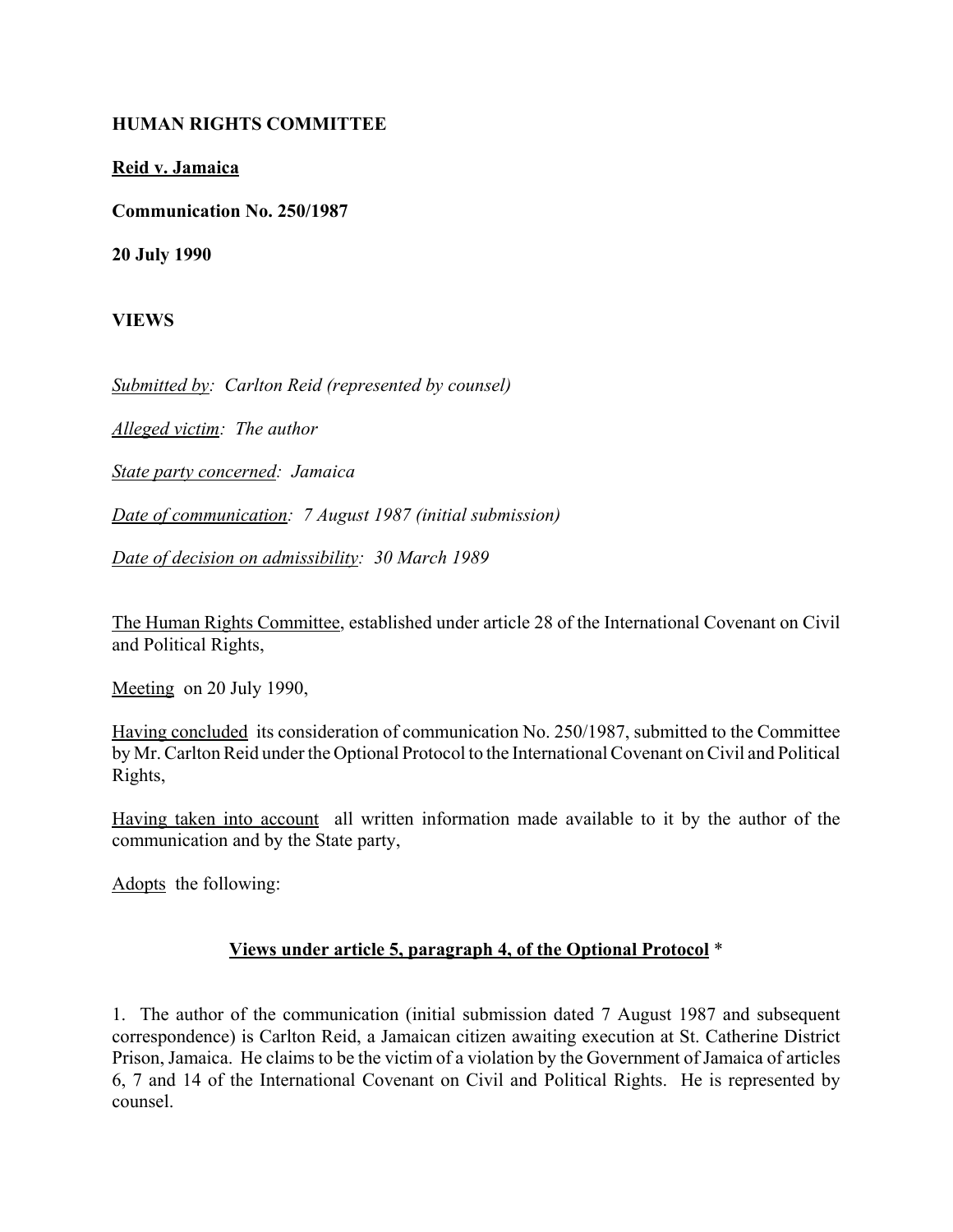2.1 The author was arrested on 2 December 1983 and charged with the murder, on 10 June 1983, of one Miriam Henry, at the site of the Water Commission at Langley, Mount James. His trial took place in the Home Circuit of Kingston on 25 and 26 March 1985; he was found guilty and sentenced to death. On 6 October 1986, the Jamaican Court of Appeal dismissed his appeal.

2.2 The prosecution accused the author of being one of three armed robbers who raided the payroll of the Water Commission Pumping Station on 10 June 1983. It is reported that the perpetrators first proceeded to the kitchen, where the author purportedly wounded a woman by shooting her in the arm. The shot was not fatal and she, together with others, escaped to another building where they locked themselves in a room on the first floor. Witnesses identified the author as being one of the robbers in the kitchen, but the murder allegedly took place in the upstairs room to where the group had fled. During the trial the prosecution argued that the author had gone upstairs. Of the persons in the upstairs room, the only witness who was called, Mr. P. Josephs, testified that after the door had been opened, the author entered the room with a gun and that the wounded woman was shot in the head.

2.3 According to the author, Mr. Josephs' evidence was unreliable. First, he had described him as wearing no mask, which was in complete contradiction to the evidence of all the other witnesses who had identified him as wearing a mask. Secondly, Mr. Josephs testified that the author had dragged him down the stairs, although none of those downstairs had seen this and no one had identified the author as either walking up or down the stairs at any time. Another witness who had been in the downstairs room, Ms. Hermione Henry, testified during the preliminary inquiry that two men had run upstairs and that one of them was carrying a shotgun. It was agreed that the author was not the man with the shotgun, and Miss Henry never identified either man as the author. During the trial, Miss Henry retracted her testimony given during the preliminary inquiry and claimed that the man with the shotgun had remained downstairs with her all the time.

2.4 At the conclusion of the trial, the author claims, the judge failed to comply with his duty to direct the jury on the relevant points of law and to sum up for the jurors the evidence relevant to the charge. It is alleged that he failed to mention any of the evidence as to what had happened in the upstairs room, where the murder had taken place, and even forgot to tell the jury that the murder had occurred in that room. In short, according to the author, he did not refer to any of the evidence concerning the murder charge on which the jury had to return a verdict. This, in his opinion, was tantamount to summing up a different case altogether, since the judge only focused on the robberyrelated evidence, where the identification evidence was strong, although none of that evidence related to the murder.

2.5 Following his conviction, the author appealed to the Jamaican Court of Appeal. He claims that, on appeal, few lawyers are willing to accept legal aid assignments. The lawyer who had been assigned to argue his appeal informed him that an appeal would be futile. The author requested that a different lawyer be assigned to his case. This notwithstanding and against his wishes, the lawyer who had first been assigned to argue the appeal appeared before the Court of Appeal and informed it that there were no grounds of appeal. This, apparently, relieved the Court of Appeal from having to examine the case ex officio, as it would have been required to do if no lawyer had appeared for the author. Faced with the lawyer's concession, the Court of Appeal dismissed the appeal on 6 October 1986.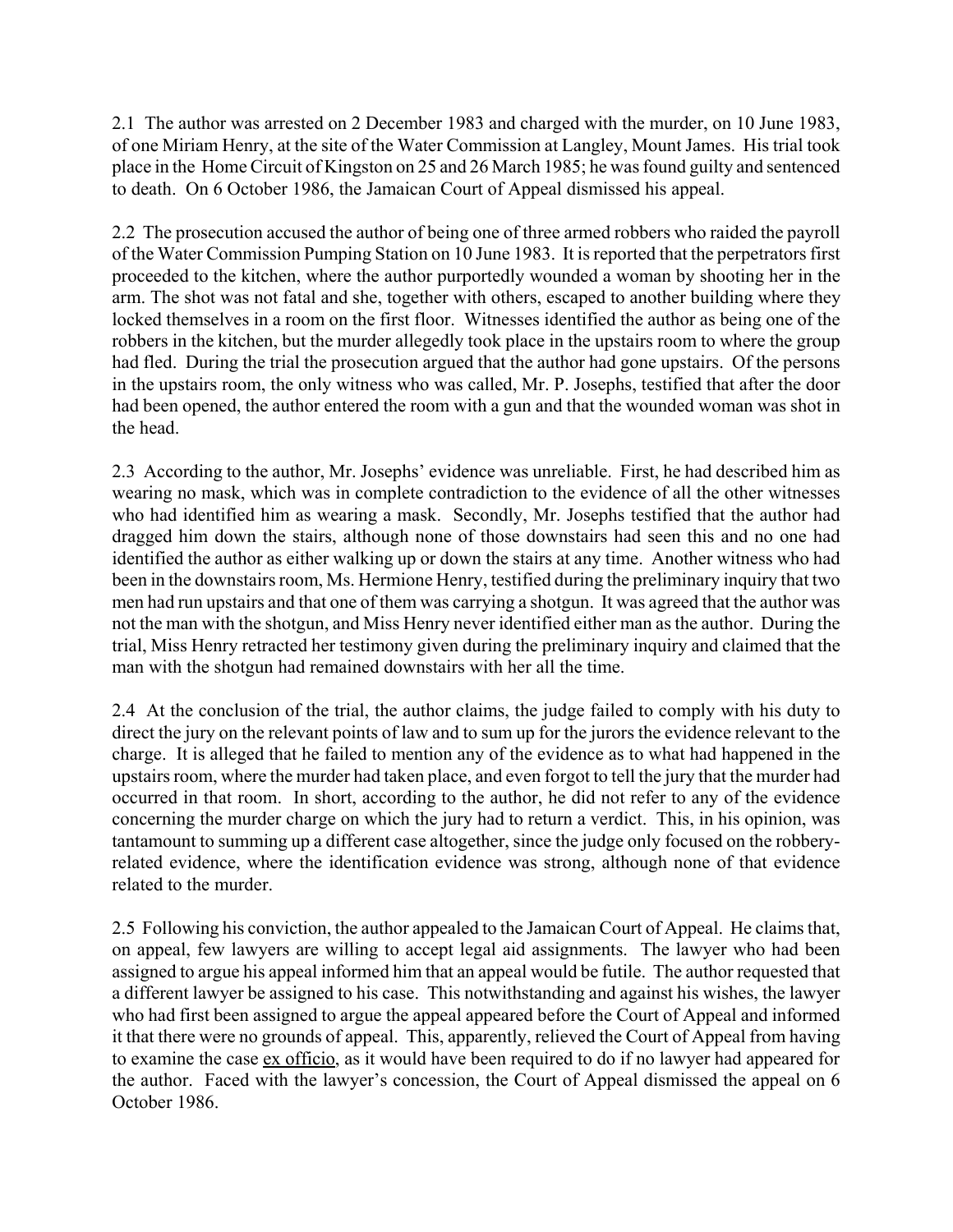3. By decision of 12 November 1987, the Human Rights Committee transmitted the communication, under rule 91 of its rules of procedure, to the State party, requesting information and observations relevant to the question of the admissibility of the communication. The Committee further requested the State party, under rule 86 of its rules of procedure, not to carry out the death sentence against the author before the Committee had had the opportunity to decide on the question of admissibility. In addition, the Committee requested clarifications concerning the case from both the State party and the author.

4. By letter dated 29 December 1987, the author provided a number of clarifications. He indicated that the first time he was able to communicate with the legal-aid attorney assigned to his case was on the opening day of the trial. The lawyer requested a postponement because he had not been able to discuss the case with accused, but the judge refused to grant it. Apparently, the lawyer was wholly unprepared and reportedly told the author that he did not know which questions to pose to the witnesses. With respect to the appeal, the author stated in a further letter dated 11 March 1988 that, prior to the hearing of his appeal, he had received a letter dated 1 September 1986 from the lawyer assigned to argue the appeal, reading as follows: "I am sorry to disappoint you, but having read the transcript of your case, I cannot find any merit in the appeal. Four witnesses identified you as the killer. That evidence cannot be overturned on appeal. Unfortunately, I will be unable to assist you any further." Although the author did request the services of a different attorney, this lawyer represented him in the Court of Appeal. In fact, he argued that "having carefully read the record and considered the learned trial judge's summation, he could find no arguable ground to support the application."

5. In its submission under rule 91, dated 26 May 1988, the State party argued that the communication was inadmissible on the grounds of the author's failure to exhaust all available domestic remedies, as required by article 5, paragraph 2(b), of the Optional Protocol. It asserted that the author could still apply, pursuant to section 110 of the Jamaican Constitution, for special leave to appeal to the Judicial Committee of the Privy Council, and that legal aid would be available to him for that purpose. The State party also confirmed that the Court of Appeal dismissed the author's appeal on the grounds outlined in paragraph 4 above.

6.1 Commenting on the State party's submission, author's counsel, by letter dated 10 February 1989, indicates that the Judicial Committee of the Privy Council dismissed the author's petition for special leave to appeal on 29 November 1988. This, it is submitted, means that all available domestic remedies in the case have been exhausted. Counsel explains, in this context, that the only way for the author to file an application for special leave to appeal was to seek the assistance of English solicitors and counsel willing to act pro bono, as legal aid available for defendants to submit their case to the Privy Council is inadequate.

6.2 Counsel further states that the grounds on which the Privy Council will entertain appeals from Commonwealth countries in criminal matters are limited. The Privy Council has established the rule that it will not act as a court of criminal appeal and has restricted appeals in criminal matters to such cases where, in its opinion, some issues of constitutional importance arise or where a "substantial" injustice" has occurred. The Privy Council's jurisdiction is, therefore, very narrow. In applying its narrow test, it dismissed the author's petition.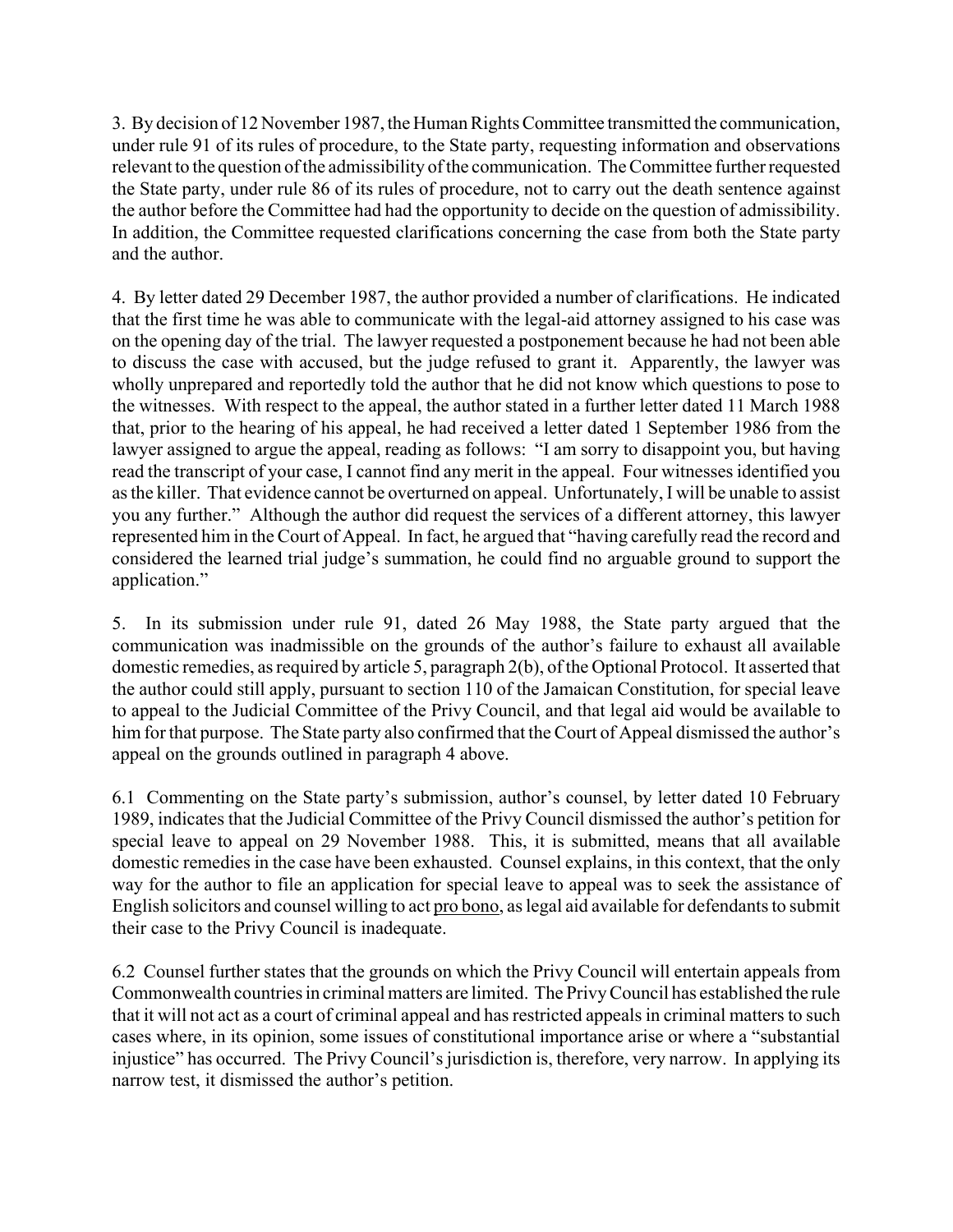6.3 With respect to the alleged violation of article 14 of the Covenant, counsel specifies that the author was deprived of a fair trial within the meaning of article 14, paragraph 1, because the judge never put to the jury any of the evidence relating to the murder but only evidence relating to the robbery. His subsequent appeal to the Jamaican Court of Appeal, according to counsel, was never determined on the merits because of the concession made by the lawyer. This situated, it is submitted, also constitutes a violation of safeguard No. 4 of Economic and Social Council resolution 1984/50 of 25 May 1984 on "Safeguards guaranteeing protection of the rights of those facing the death penalty", which states: "Capital punishment may be imposed only when the guilt of the person charged is based upon clear and convincing evidence leaving no room for an alternative explanation of the facts."

6.4 Counsel submits that the State party further violated article 14, paragraph 3(d), of the Covenant, because the author was not present during the hearing of his appeal and did not have legal assistance of his own choosing. The lawyer who appeared for the author before the Court of Appeal had no retainer to act, nor did he seek to obtain the author's express consent to appear before the Court of Appeal and state that there were no grounds of appeal. In these circumstances, the author should have been provided with an opportunity to obtain the services of a different attorney. It is submitted that an individual's right to legal representation of his own choosing does not only comprise the trial but also subsequent appellate procedures. Moreover, given that the author's lawyer failed to represent him, the author should have been allowed to be present during the hearing of the appeal and allowed to argue his own case, if the legal aid lawyer was not prepared to do so. Because the author was denied representation of his choosing and was not present at the appeal, he was also deprived of his right to an effective review of his conviction and sentence by the Jamaican Court of Appeal, in violation of article 14, paragraph 5.

6.5 With respect to the alleged violation of articles 6 and 7 of the Covenant, counsel recalls that the author has been confined to death row since his conviction on 26 March 1985. It is claimed that the decision as to whether inmates on death row are to be executed does not depend on legal grounds, but is a function of political considerations, and thus that the author's continued uncertainty as to whether or not a warrant for his execution will be issued, and the concomitant mental anguish, amounts to cruel, inhuman and degrading treatment in violation of article 7. It is submitted that the resumption of executions after a long delay unconnected with legal arguments or procedures would amount to a violation of article 6.

7.1 The Committee ascertained, as it is required to do under article 5, paragraph 2(a), of the Optional Protocol, that the same matter was not being examined under another procedure of international investigation or settlement. With regards to article 5, paragraph 2(b), the Committee concluded, on the basis of the information provided by the parties, that available domestic remedies had been exhausted.

7.2 On 30 March 1989, the Human Rights Committee therefore declared the communication admissible.

8.1 In its submission under article 4, paragraph 2, dated 15 June 1989, the State party contends that the fact that the author's petition for special leave to appeal to the Judicial Committee of the Privy Council was dismissed does not necessarily imply that all available domestic remedies have been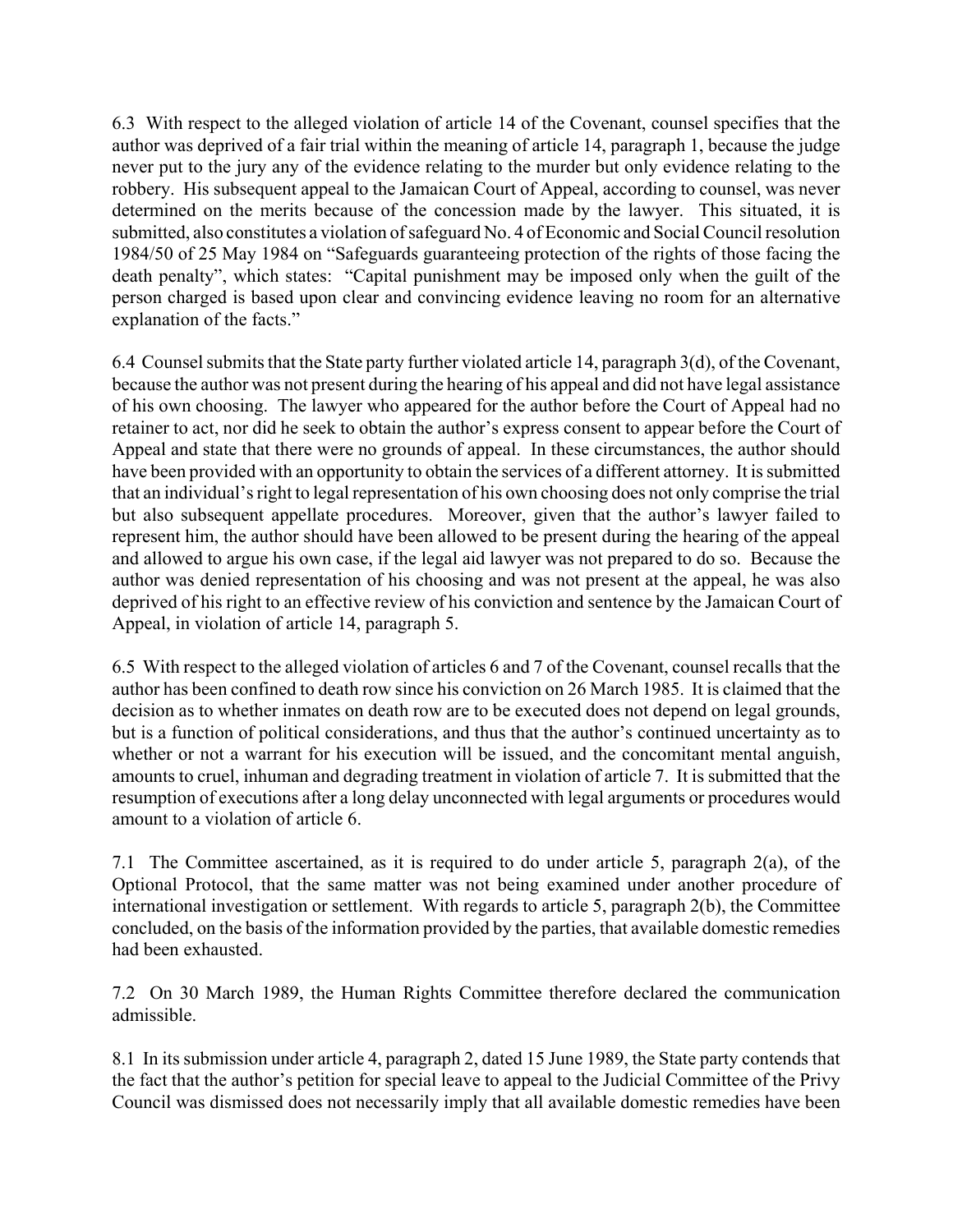exhausted. It points out that the rights under the Covenant which the author alleges have been violated are guaranteed to every Jamaican citizen under Chapter III of the Jamaican Constitution. Thus, section 20, paragraph 1, provides:

ìWhenever any person is charged with a criminal offence he shall, unless the charge is withdrawn, be afforded a fair hearing within a reasonable time by an independent and impartial court established by law."

Section 20, paragraph 6, provides:

ìEvery person who is charged with a criminal offence:

(a) Shall be informed as soon as reasonably practicable, in a language which he understands, of the nature of the offence charged;

(b) Shall be given adequate time and facilities for the preparation of his defence;

(c) Shall be permitted to defend himself in person or by a legal representative of his own choice;

(d) Shall be afforded facilities to examine in person or by his legal representative the witness called by the prosecution before any court and obtain the attendance of witnesses, subject to the payment of their reasonable expenses, and carry out the examination of such witnesses to testify on his behalf before the court on the same conditions as those applying to witnesses called by the prosecution; and

(e) Shall be permitted to have assigned to him without payment the assistance of an interpreter if he cannot understand the English language."

8.2 The State party adds that the right to life is protected by section 14 of the Constitution, while protection form inhuman or degrading punishment or other treatment is afforded by section 17. Under section 25, anyone who alleges that any of the rights protected by Chapter III have been, or are likely to be contravened in relation to him, may apply to the Supreme (Constitutional) Court for redress. An appeal lies from the decision of the Supreme Court to the Court of Appeal and from the decision of the Court of Appeal to the Judicial Committee of the Privy Council.

8.3 The State party concludes that the right to constitutional redress is a distinct action from an appeal to the Judicial Committee of the Privy Council in a criminal case. Since the author has failed to take steps to pursue his constitutional remedies, the State party argues that his communication is inadmissible on the ground of non-exhaustion of domestic remedies.

9.1 In her comments, dated 19 December 1989, counsel contends that the State party has failed to comply with the Committee's request of 30 March 1989 to provide explanations or statements on the merits of Mr. Reid's case, pursuant to article 4, paragraph 2, of the Optional Protocol. Instead, it tried to revisit the Committee's admissibility decision by arguing that Mr. Reid had failed to exhaust domestic remedies. According to counsel, the State party could have put forward its arguments in its submission under rule 91; at this stage, it is no longer open to the State party to introduce new arguments on admissibility, or at least to do so before providing the information requested by the Committee in its admissibility decision. In her opinion, a different view could be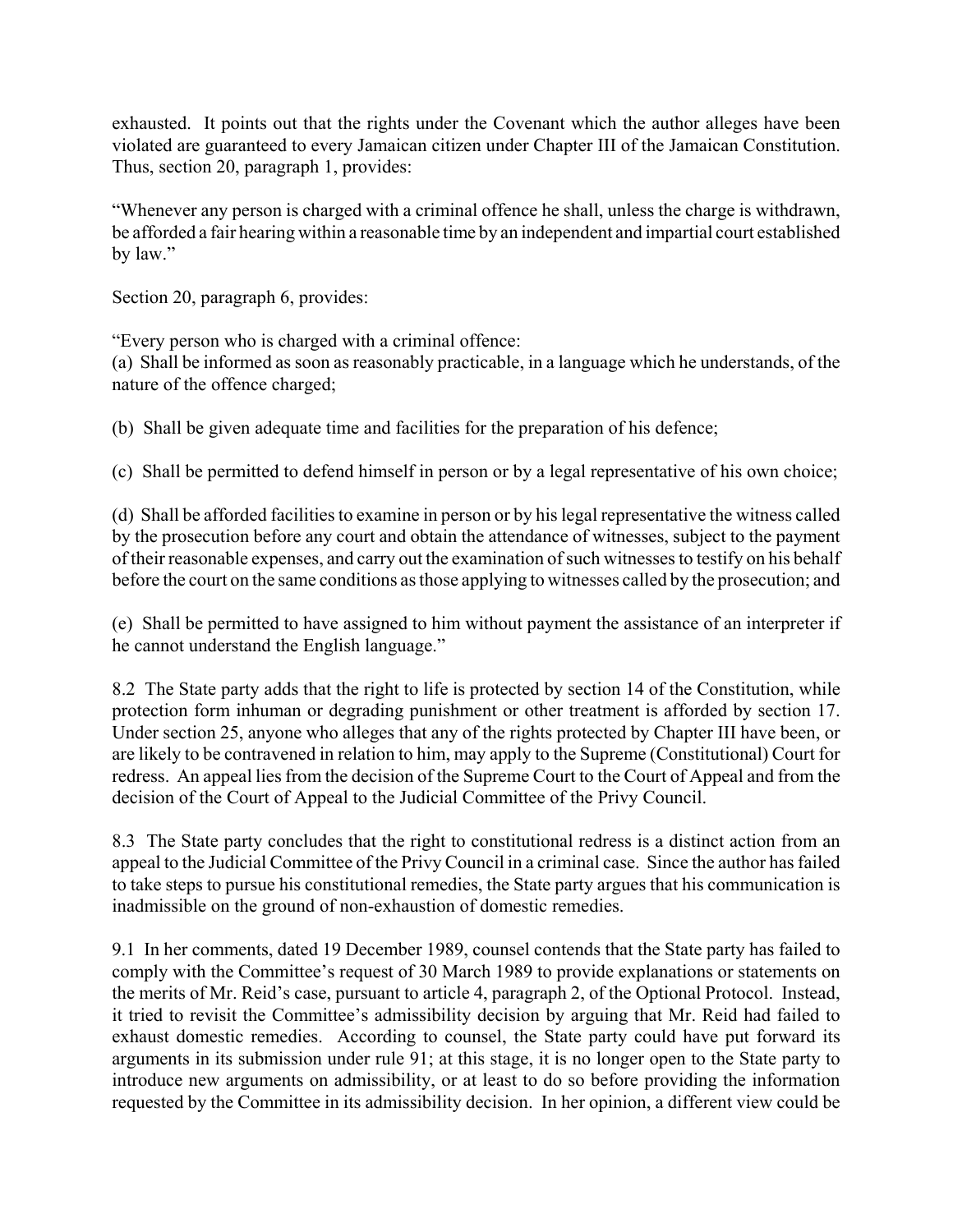contrary to rule 93, paragraph 4, of the Committee's rules of procedure.

9.2 Counsel adds that the State party's new arguments on admissibility miss the point since article 5, paragraph 2(b), of the Optional Protocol does not require individuals to prove that they have exhausted every possible domestic course of action which potentially might constitute a remedy. Only such remedies as are both available and effective must be pursued. Accordingly, it should be reasonably assumed that the remedy which the Jamaican Government claims remains open to the author would redress the alleged violations. But this would not be the case if established case law ran counter to the conclusion sought by the author, as is the situation in the instant case. She notes that the State party should provide, in support of its argument, clarifications on whether or not there is any case law which would assist her with her case, given that Mr. Reid is now being asked to argue certain points before a court of lesser jurisdiction in Jamaica, which he had already argued before the Judicial Committee of the Privy Council. Counsel contends that the Judicial Committee, if seized of the constitutional case, would most likely confirm its earlier decision in the case. Moreover, a court of lesser jurisdiction in Jamaica would be bound by the Judicial Committee's earlier decision. Finally, counsel argues that the Constitutional remedy is not only an ineffective but also an unavailable remedy, since it is virtually impossible to secure legal representation in Jamaica to argue constitutional cases on a pro bono basis.

10.1 The Human Rights Committee has considered the present communication in the light of the information made available to it by the parties, as provided in article 5, paragraph 1, of the Optional Protocol.

10.2 The Committee has taken due note of the State partyís contention that with respect to the alleged violations of article 6, 7 and 14 of the Covenant, domestic remedies have not been exhausted by Mr. Reid. It takes this opportunity to expand upon its admissibility findings.

10.3 The Committee has taken note of the State party's contention that the communication is inadmissible because of the author's failure to pursue constitutional remedies available to him under the Jamaican Constitution. In this connection, the Committee observes that Section 20, paragraph 1, of the Jamaican Constitution guarantees the right to a fair trial, while Section 25 provides for the implementation of the provisions guaranteeing the rights of the individual. Section 25, paragraph 2, stipulates that the Supreme (Constitutional) Court may "hear and determine" applications with regard to the alleged non-observance of constitutional guarantees, but limits its jurisdiction to such cases where the applicants have not already been afforded "adequate means of redress for the contraventions alleged" (Sect. 25, para. 2, in fine). The Committee notes that the State party was requested to clarify, in a number of interlocutory decisions, whether the Supreme (Constitutional) Court has had the opportunity to determine the question pursuant to Section 25, paragraph 2, of the Jamaican Constitution, whether an appeal to the Court of Appeal and the Judicial Committee of the Privy Council constitute "adequate means of redress" within the meaning of Section 25, paragraph 2, of the Jamaican Constitution. The State party has replied that the Supreme Court has so far not had said opportunity. Taking into account the State party's clarification, together with the absence of legal aid for filing a motion in the Constitutional Court and the unwillingness of Jamaican counsel to act in this regard without remuneration, the Committee finds that recourse to the Constitutional Court under Section 25 of the Jamaican Constitution is not a remedy available to the author within the meaning of article 5, paragraph 2(b), of the Optional Protocol.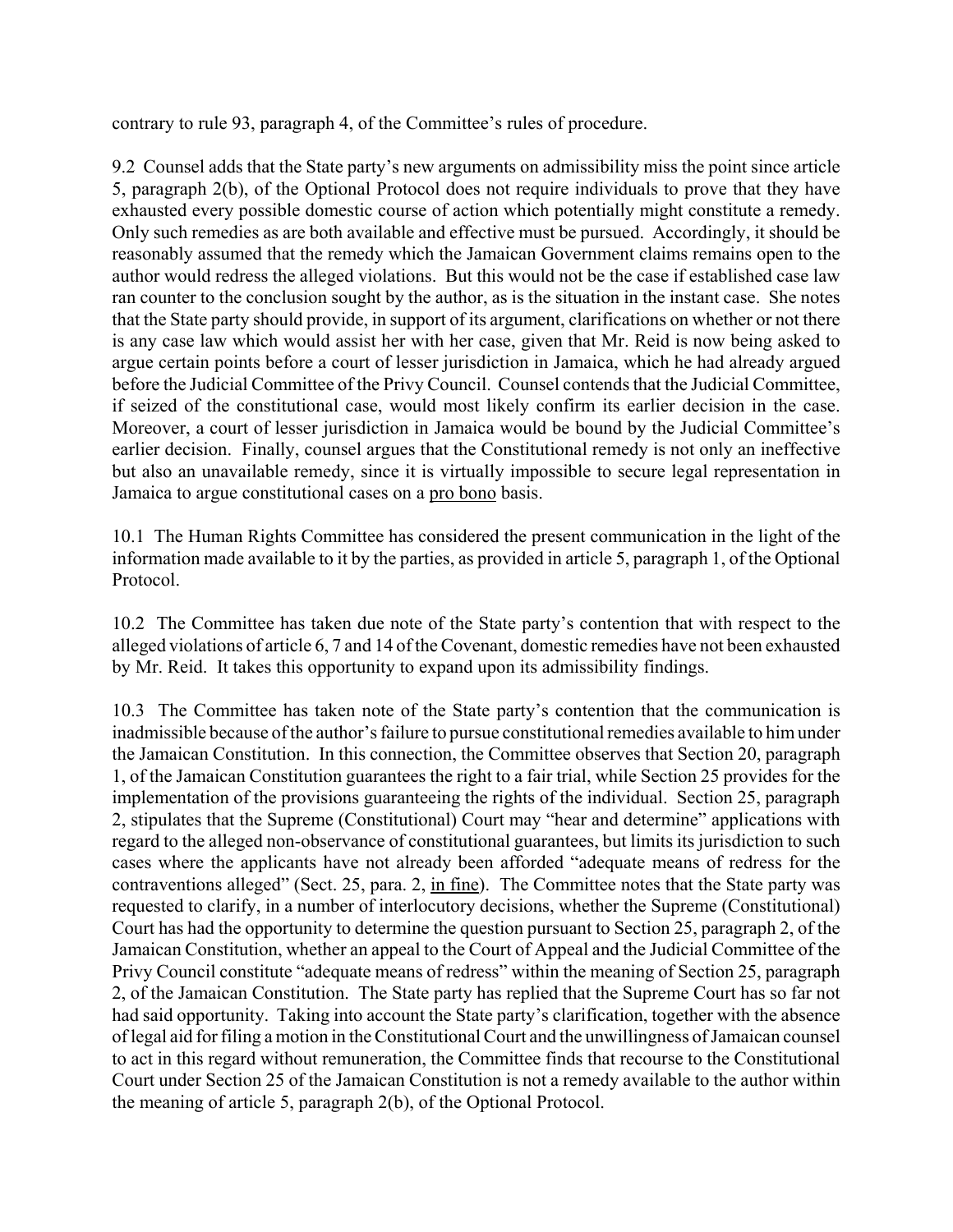10.4 Finally, the author's claim that no legal aid is provided to those who envisage filing a constitutional motion and who cannot afford legal representation has remained uncontested. As Mr. Reid is unable to afford legal representation, it follows that even if a constitutional motion were considered an effective remedy, it would not be available to the author, in fact if not in law.

10.5 The Committee has also taken note of the State party's contention that the Committee's established jurisprudence on article 5, paragraph 2(b), of the Protocol, namely that domestic remedies must be both available and effective, is merely the Committee's own interpretation of this provision. a/ It reiterates, in this context, that the local remedies rule does not require the resort to appeals which objectively have no prospect of success, which is an established principle of international law and of the Committee's jurisprudence.

10.6 For the reasons set out above, the Committee finds that a constitutional motion is not a remedy that the author would have to exhaust for purposes of the Optional Protocol. It therefore concludes that there is no reason to revise its decision on admissibility of 30 March 1989.

11.1 With respect to the alleged violation of article 14, three principal issues are before the Committee: (a) wether the alleged inadequacy of the judge's summing-up to the jury in the trial before the Home Circuit Court amounted to a denial of a fair trial; (b) whether the author had adequate time and facilities for the preparation of his defence and (c) whether the author's representation before the Court of Appeal by an attorney not of his choosing constituted a violation of article 14, paragraph 3(d).

11.2 Concerning the first issue under article 14, the Committee reaffirms that it is generally for the appellate courts of States parties to evaluate the facts and the evidence in a particular case. It is not, in principle, for the Committee to review specific instructions to the jury by the judge in a trial by jury, unless it can be ascertained that the instructions to the jury were clearly arbitrary or amounted to a denial of justice. The Committee does not have sufficient evidence that the trial judge's instruction suffered from such defects.

11.3 The Committee notes that the State party has not denied the author's claim that the court failed to grant counsel sufficient minimum time to prepare his examination of witnesses. This amounts to a violation of article 14, paragraph 3(b), of the Covenant.

11.4 Concerning the issue of the author's representation before the Court of Appeal, the Committee reaffirms that it is axiomatic that legal assistance must be made available to a convicted prisoner under sentence of death.  $\frac{b}{ }$  This applies to the trial in the court of first instance as well as to appellate proceedings. In the author's case, it is uncontested that legal counsel was assigned to him for the appeal. What is at issue is whether the author had a right to contest the choice of his courtappointed attorney, and whether he should have been afforded an opportunity to be present during the hearing of the appeal. The author's application for leave to appeal to the Court of Appeal, dated 6 April 1985, indicates that he wished to be present for the hearing of this appeal. However, the State party did not offer this opportunity, since legal aid counsel had been assigned to him. Subsequently, his counsel considered that there was no merit in the author's appeal and was not prepared to advance arguments in favour of it being granted, thus effectively leaving him without legal representation. In the circumstances, and bearing in mind that this is a case involving the death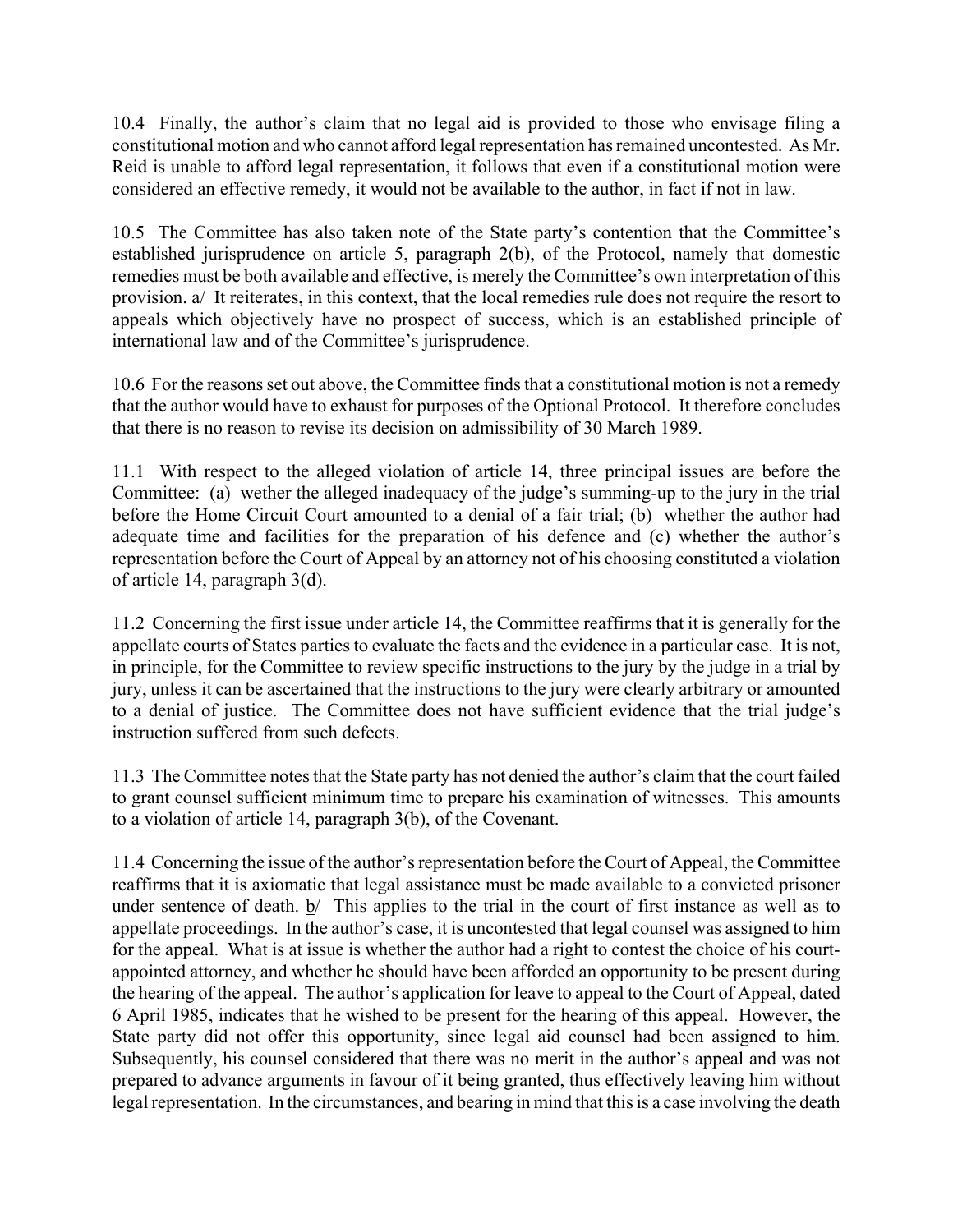penalty, the Committee considers that the State party should have appointed another lawyer for his defence or allowed him to represent himself at the appeal proceedings. To the extent that the author was denied effective representation at the appeal proceedings, the requirements of article 14, paragraph 3(d), have not been met.

11.5 The Committee is of the opinion that ht imposition of a sentence of death upon the conclusion of a trial in which the provisions of the Covenant have not been respected constitutes, if no further appeal against the sentence is available, a violation of article 6 of the Covenant. As the Committee noted in its general comment 6 (16), the provision that a sentence of death may be imposed only in accordance with the law and not contrary to the provisions of the Covenant implies that "the procedural guarantees therein prescribed must be observed, including the right to a fair hearing by an independent tribunal, the presumption of innocence, the minimum guarantees for the defence, and the right to review by a higher tribunal". In the present case, since the final sentence of death was passed without having met the requirements for a fair trial set forth in article 14, it must be concluded that the right protected by article 6 of the Covenant has been violated.

11.6 As to the allegation that the delays in the execution of the sentence passed on the author amount to a violation of article 7 of the Covenant, and that the author's execution after the delays encountered would amount to an arbitrary deprivation of life, the Committee reaffirms its earlier jurisprudence pursuant to which prolonged judicial proceedings do not per se constitute cruel, inhuman or degrading treatment even if they can be a source of mental strain for convicted prisoners. However, the situation may be different in cases involving capital punishment, although an assessment of the circumstances of each case would be necessary. c/ In the present case the Committee does not find that the author has sufficiently substantiated his claim that delay in judicial proceedings constituted for him cruel, inhuman and degrading treatment under article 7.

12.1 The Human Rights Committee, acting under article 5, paragraph 4, of the Optional Protocol to the International Covenant on Civil and Political Rights, is of the view that the facts, as found by the Committee, disclose a violation of articles 6 and 14, paragraph 3(b) and (d), of the Covenant.

12.2 It is the view of the Committee that, in capital punishment cases, the duty of States parties to observe rigorously all the guarantees for a fair trial set out in article 14 of the Covenant is even more imperative. The Committee is of the view that Mr. Carlton Reid, a victim of a violation of articles 6 and 14, paragraph 3(b) and (d), is entitled to remedy entailing his release.

13. The Committee also takes this opportunity to express concern about the practical operation of the system of legal aid under the Poor Prisoners' Defence Act. On the basis of the information before it, the Committee considers that this system, in its current form, does not appear to operate in ways that would enable legal representatives working on legal aid assignments to discharge themselves of their duties and responsibilities as effectively as the interests of justice would warrant. The Committee considers that in cases involving capital punishment, in particular, legal aid should enable counsel to prepare his client's defence in circumstances that can ensure justice. This does include provision for adequate remuneration for legal aid. While the Committee concedes that the State party's authorities are in principle competent to spell out the details of the Poor Prisoners' Defence Act, and while it welcomes recent improvements in the terms under which legal aid is made available, it urges the State party to review its legal aid system.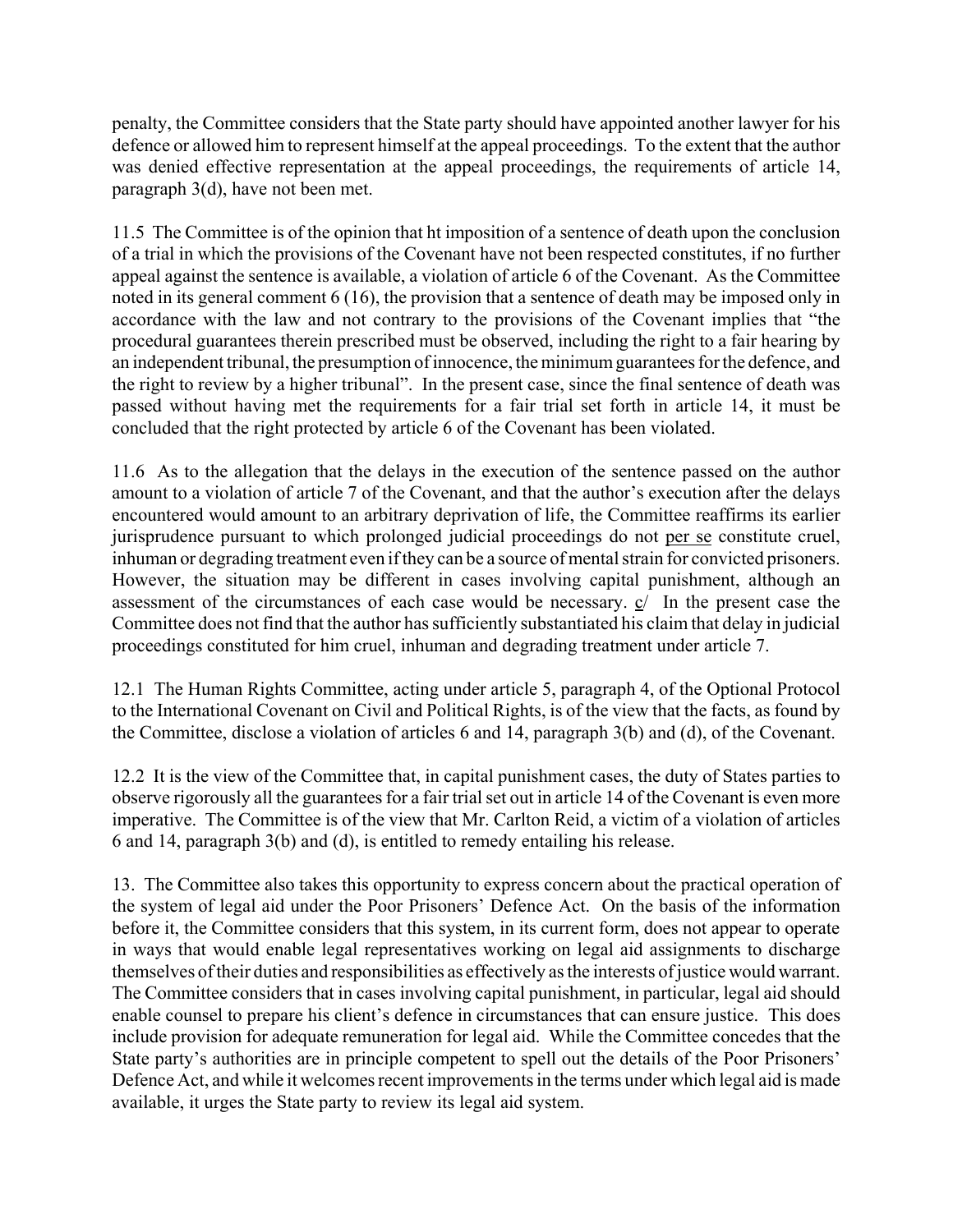14. The Committee would wish to receive information on any relevant measures taken by the State party in respect of the Committee's views.

(Done in English, French, Russian and Spanish, the English text being the original version.)

\*/ An individual opinion submitted by Mr. Bertil Wennergren is appended.

 $\mathcal{L}_\text{max}$ 

a/ State party's submission dated 25 May 1989 in communication No. 249/1987 (T.P. v. Jamaica), not yet reported.

b/ See communication No. 223/1987 (Robinson v. Jamaica), final views adopted on 30 March 1989, para. 10.3.

 $c/$  See communication Nos. 210/1986 and 225/1987 (Earl Pratt and Ivan Morgan v. Jamaica), final views adopted on 6 April 1989, para. 13.6.

## **Appendix**

Individual opinion: submitted by Mr. Bertil Wennergren pursuant to rule 94, paragraph 3, of the Committee's rules of procedure, concerning the views of the Committee on communication No. 250/1987, Carlton Reid v. Jamaica

 The Vienna Convention on the Law of Treaties states, inter alia, that a treaty provision shall be interpreted in accordance with the ordinary meaning to be given to its terms, placed in their context and in the light of the treaty's object and purpose. The object and purpose of article 6, paragraph 2, of the Covenant is obvious. It is to circumscribe the imposition of death sentences. The travaux préparatoires characterize it as a yardstick to which national law authorizing the imposition of the death sentence must conform. This yardstick consists of a number of prerequisites, some of which reflect guarantees also laid down in other articles of the Covenant. The prerequisites are: (a) "only for the most serious crimes"; (b) "only in accordance with the law in force at the time of the commission of the crime", cf. article 15, paragraph 1; (c) "only pursuant to a final judgement rendered by a competent court", cf. article 14, paragraph 1. The same requirements are to be found in article 4 of the American Convention on Human Rights, which reads: the death penalty "may be imposed only for the most serious crimes and pursuant to a final judgement rendered by a competent court and in accordance with a law establishing such punishment, enacted prior to the commission of the crime." Article 2 of the European Convention for the Protection of Human Rights and Fundamental Freedoms is less complete. It merely states that "no one shall be deprived of his life intentionally save in the execution of a sentence of a court following conviction of a crime for which this penalty is provided by law." Thus the Convention provision focuses more than similar provisions on the purpose to protect an individual from any intentional deprivation of his life by State organs. Article 6, paragraph 2, of the Covenant adds a prerequisite that is not included in either the European or the American Conventions, namely  $(d)$  "not contrary to the provisions of the